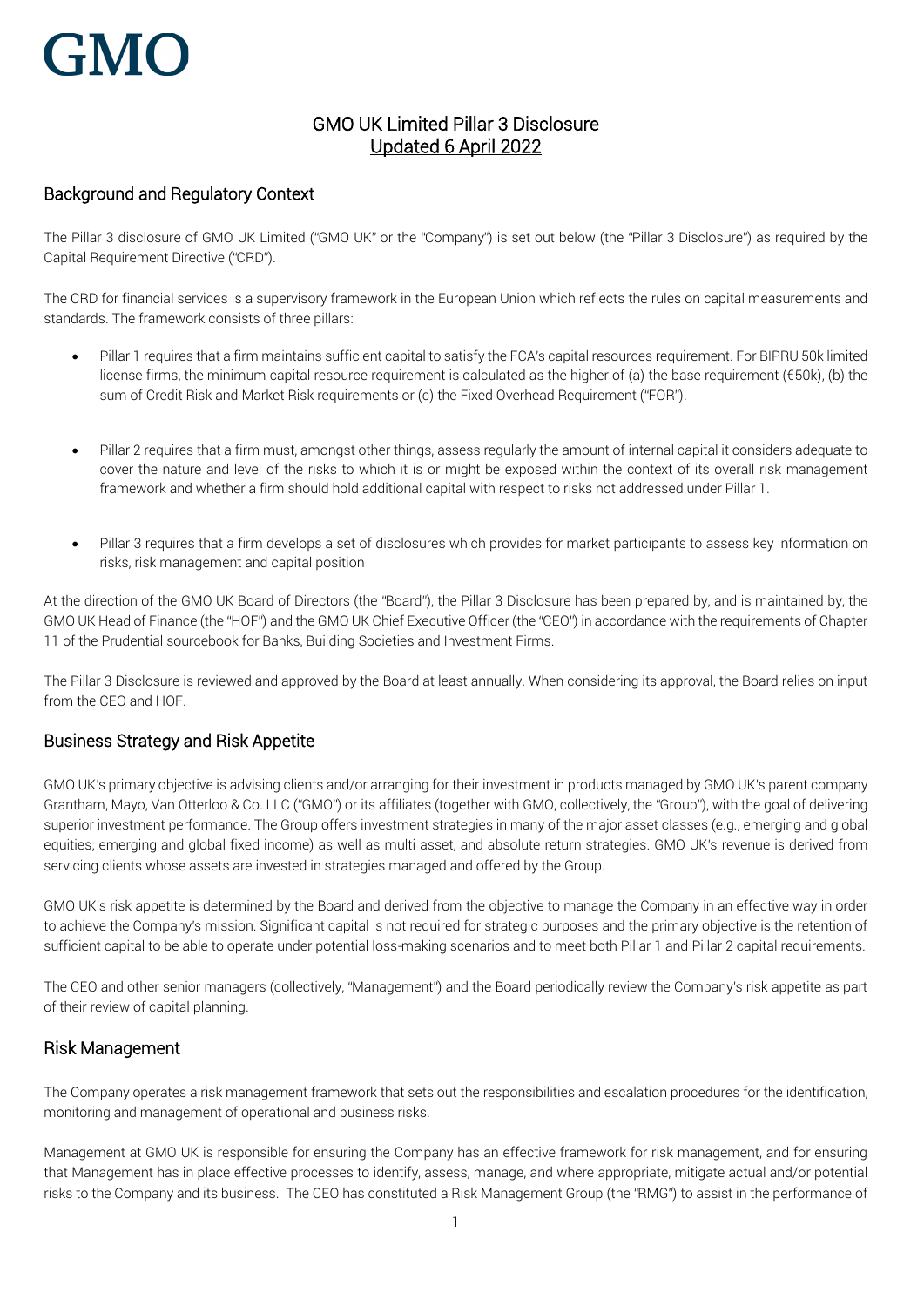# **GMC**

these functions. The RMG meets at least quarterly and more frequently if called by the CEO and reports periodically to the Board with respect to those matters that are necessary or appropriate for the Board's oversight function.

The RMG has considered all the key risk categories as referred to in General Prudential Sourcebook ("GENPRU") 1.2.30(2) R and deemed the below as the key risks GMO UK is exposed to.

## **1. Business Risk**

The Company considers the main risks to its business are: (a) poor investment performance by the Group leading to loss of client revenue; (b) changes in the demands of clients, which may lead them to allocate assets away from the Group; (c) a material fall in financial markets which would impact asset based revenues; and (d) the loss of clients related to unsatisfactory service.

#### *Poor Investment Performance*

Portfolio investment performance and risk management are the responsibility of the Group's investment teams and Head of Investment Risk and are implemented through a number of proprietary portfolio management and risk controls. These vary by investment team but generally include: (i) the blending of complementary investment disciplines; (ii) limits on exposures; and (iii) regular monitoring of those exposures. Additionally, investment guideline monitoring is a fundamental focus of GMO's compliance program.

#### *Changes in the Demand of Clients & Concentration Risk*

The Group seeks to limit the impact of changes in the demands of clients through offering a range of strategies to the Company's clients and through diversification of its business by domicile, client and consultant channels. The Group seeks to keep abreast of industry trends and to incorporate market feedback into the Group's decision-making process when evolving its product range and reviewing existing products.

#### *Client Service Risk*

To mitigate the risk that clients are not serviced effectively, client service at GMO UK is handled internally by a group of experienced and qualified client relationship managers in combination with key investment personnel. This structure assists to develop strong relationships beyond the provision of strong investment results.

## **2. Operational Risk**

The Company faces certain operational and Information Technology risks, including but not limited to those relating to client operations and shareholder services, handling of cash flows, client reporting, logical and physical access, recoverability of systems and application outages, identifying and protecting against cyber security threats, data transmissions, backup and retention. The controls relating to these risks are discussed in GMO's Type II SOC 1 report and additional oversight is provided by the Group's Risk Management Steering committees, as appropriate. Furthermore, cyber security risk is also mitigated by ongoing training to all employees of the Group's IT and Security awareness guidelines and a culture of IT security awareness. GMO UK has implemented a business continuity plan, which includes procedures and preparations that would be invoked in an event impacting the GMO offices or its employees and business operations. The purpose of the plan is to coordinate communication and operations during the emergency and facilitate the resumption of normal business operations once the emergency has passed. The plan is reviewed and updated at least on an annual basis by GMO's Head of Business Continuity and reviewed by the firm's CEO. The business continuity plan is periodically reviewed by the Board.

The Group has taken steps to mitigate the impact of the current COVID-19 situation, including implementing a temporary global work from home policy and suspending all non-essential business travel in order to protect the health and well-being of our employees.